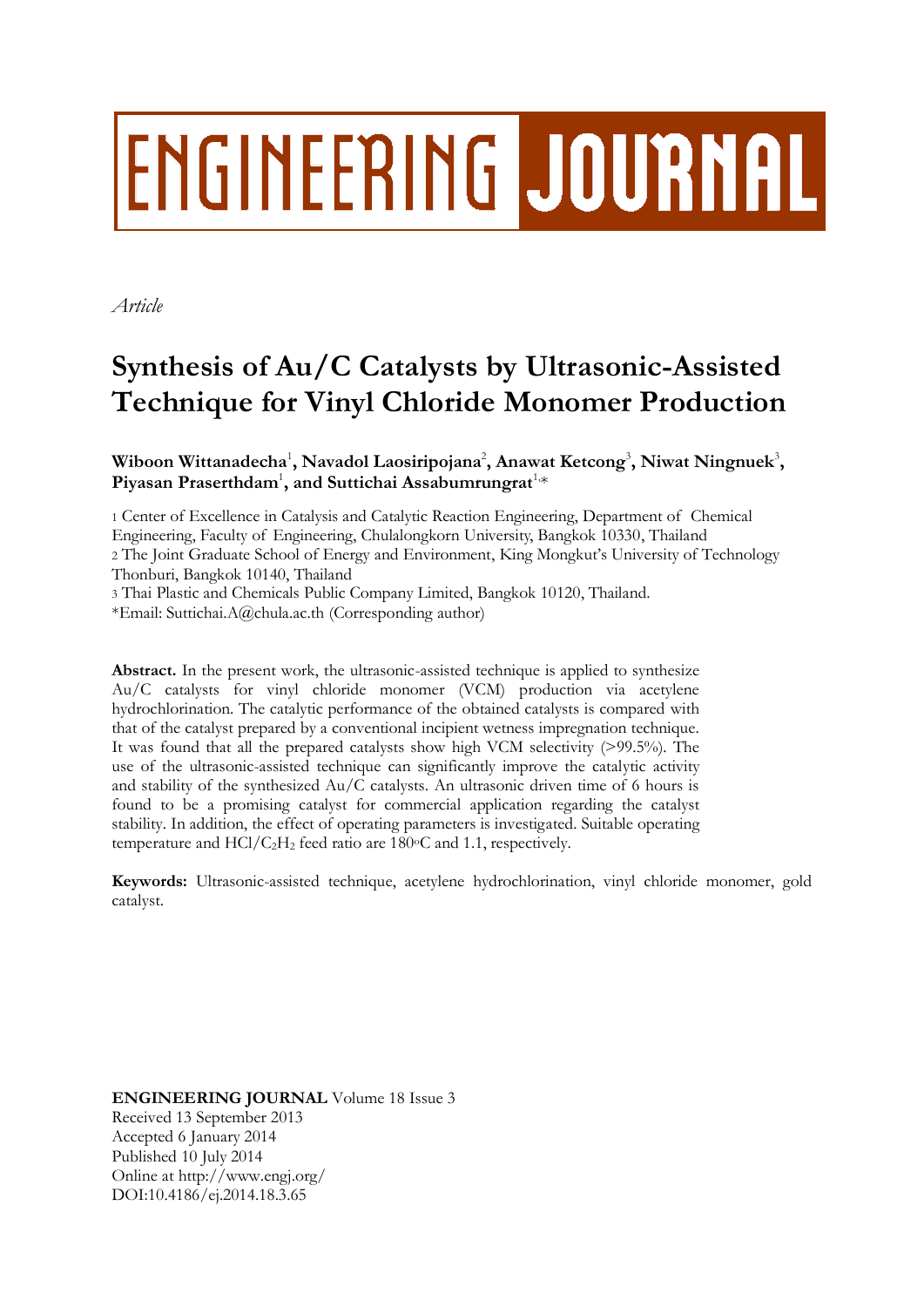#### **1. Introduction**

Polyvinyl chloride (PVC) is one of the most widely-produced plastics. Its demand is continuously increasing worldwide. The volume of PVC world market reached 34 million tons in year 2008. Moreover, the PVC demand is expected to be totally more than 40 million tons in the year 2016 [1]. PVC is commercially produced from polymerization of vinyl chloride monomer (VCM), which is manufactured industrially via dehydrochlorination of dichloroethane (ethylene-based process) or hydrochlorination of acetylene (acetylene-based process). In China, the PVC capacity has increased more than 20% annually since 2000 and become greater than USA since 2005, becoming the first rank worldwide. Currently PVC production through the acetylene-based process accounts for about 70% of the total PVC production capacity in China [2]. In commercial acetylene-based process, acetylene gas reacts with anhydrous hydrochloric gas over mercuric chloride supported on activated carbon to produce vinyl chloride monomer (VCM). This reaction is exothermic and highly selective at an optimum reaction temperature of about 170-180oC [3-5]. The major problem of this process is arisen from sublimation of mercuric chloride during the production. This does not only affect catalyst deactivation but also cause severe safety and environmental problems [6].

Many researchers have made efforts to investigate new alternative mercuric-free catalysts for acetylene hydrochlorination. Various mercuric-free liquid catalysts such as Cu+, Au3+, Pd2+ and Pt3+ have been investigated. Pt3+ and Pd2+ complexes in solution show high activity but they are very unstable [7]. For solid catalysts, gold-based catalyst has been considered as a promising catalyst to replace the mercury-based catalysts among various metal salts i.e.,  $Au^{3+}$  [5, 8, 9],  $Cu^{2+}$  [10],  $Pd^{2+}$  [11],  $Pt^{2+}$  [12, 13] and  $Bi^{3+}$  [14]. However, their performance is not satisfactory for commercial production due to stability problems. Many researchers indicated that the carbon-supported gold catalyst offers high initial activity; however, it is highly deactivated because the distribution of gold on the support is not well [15-17]. Generally, the gold catalysts have been synthesized using incipient wetness impregnation method. The disadvantage of this preparation is the low active site dispersion the gold active species which can easily aggregate during reaction condition. For the ultrasonic-assisted technique, the ultrasonic wave can enhance good mass transport, emulsification, thermal heating and variety of physical effects on the solids through cavitation phenomena. Then the local temperature and pressure may greatly change the catalyst characteristics; for example, the particle diameter may be decreased, the surface area may be increased and the atom arraangent on the crystal surface of the active substance could be out of order [18, 19]. Therefore, the ultrasonic wave is usually applied to cleaning process; however, many researches have come through investigation on applicatoin of the ultrasonicassisted technique to improve catalyst properties [20-22].

In the present work, Au/C catalysts with high metal dispersion were synthesized by ultrasonic-assisted technique, and their catalytic activity toward the acetylene hydrochlorination was studied and compared to the catalyst prepared by typical incipient wetness impregnation technique.

# **2. Experimental**

# **2.1. Catalyst Preparation**

Au/C catalyst was firstly prepared by conventional incipient wetness impregnation technique using aqua regia as a solvent [23]. The activated carbon support (coconut shell based and supplied by Carbokarn) was initially washed with dilute aqueous HCl (1M) (Qrec HCl 37%) to eliminate impurities of acetylene hydrochlorination such as Na or Fe. The activated carbon support was cleaned up and filtered by distilled water and dried overnight at 110°C in an oven. A solution of HAuCl<sub>4</sub>•xH2O (Sigma-Aldrich: 50% gold assay) in aqua regia solvent (mixture of HCl (Qrec HCl 37%): HNO<sup>3</sup> (Qrec HNO3 67%) = 3:1) was added dropwisely to the acid-washed activated carbon under stirring. Then the doped catalyst was dried overnight at  $110\degree$ C in the oven (CI sample). Alternatively, the ultrasonic wave was applied to the catalyst synthesis during the active species doping step. The HAuCl<sub>4</sub> solution and prepared activated carbon support were mixed by ultrasonic wave in an ultrasonic bath (Crest Ultrasonic Model: 275HTAE 42-45 kHz) controlled at 45-50oC for a given driven time. Then the doped catalyst was dried overnight at 110oC in the oven (UL sample).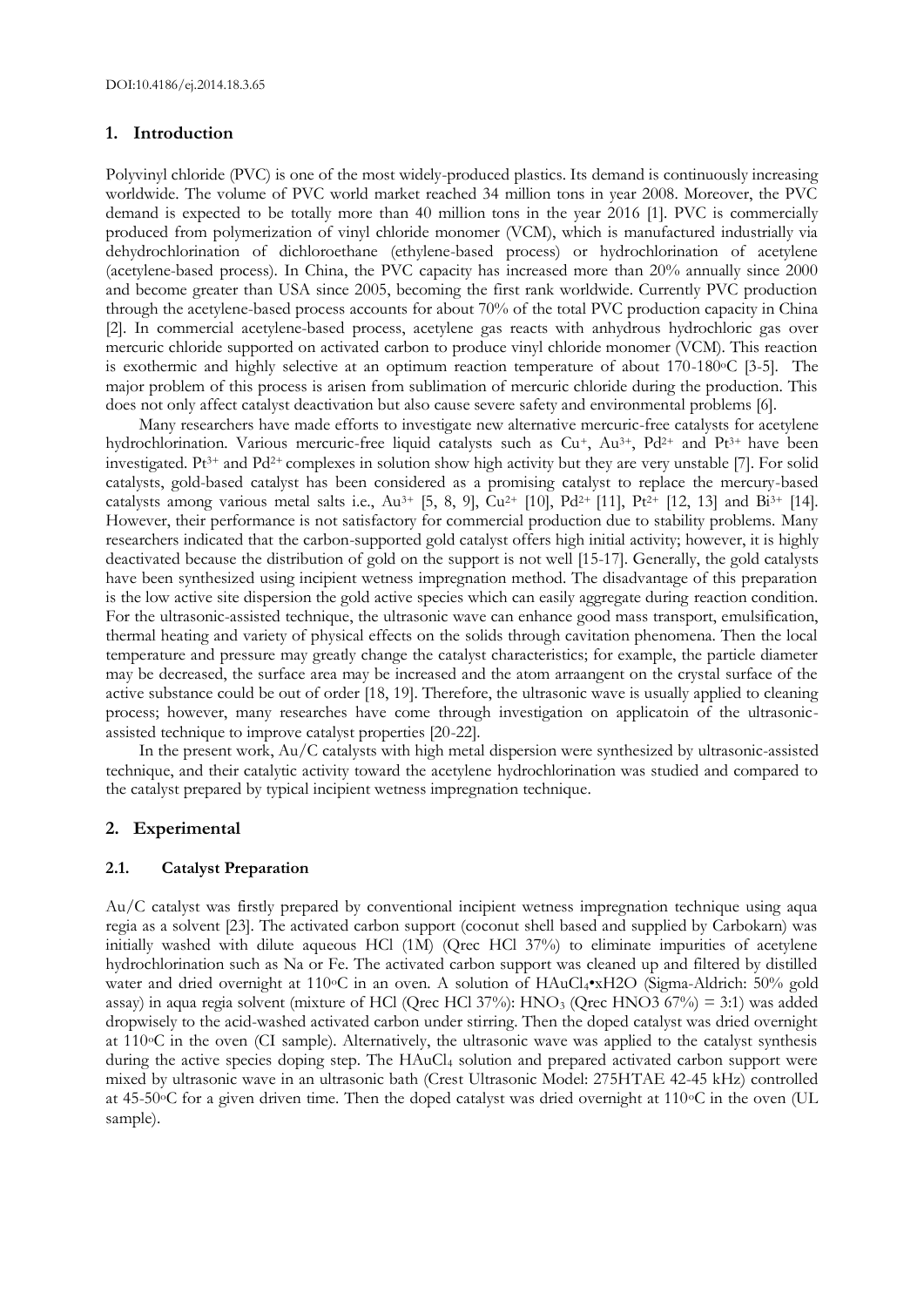DOI:10.4186/ej.2014.18.3.65

# **2.2. Catalyst Characterization**

X-Ray Diffraction (XRD) was used to investigate the crystalline characteristics of the catalysts. The XRD spectra of catalysts were measured using a SIEMENS D5000 X-ray diffractometer, using a Cu K α radiation source with a nickel filter, for 2θ angles ranging from 20° to 80°. Temperature-programmed reduction (TPR) was used to determine the reduction temperature of Au3+. This analysis was carried out using a Micromeritics Chemisorb 2750 pulse chemisorption analyzer, with 10% H<sub>2</sub> in Ar as a reducer and a temperature ramp of 30 to 400 °C (ramp rate =  $10$ °C/min, flow = 50 ml/min and held at final temperature for 30 min at  $400^{\circ}$ C)[24].

# **2.3. Catalytic Performance Evaluation**

The catalytic performance of Au/C catalyst on acetylene hydrochlorination was tested in a fixed bed reactor (i.d.  $= \frac{1}{4}$  inch). Anhydrous hydrogen chloride gas (99.999%) was dried using 5A molecular sieve column, while the acetylene gas (99.99%) was pretreated by molecular sieve 13X to remove major inhibition impurities (i.e. acetone and moisture). At the starting of the experiment, the reactor containing the catalyst was dried using nitrogen supplied at 120 °C for 30 min and was then activated with a mixture of nitrogen and hydrogen chloride at a temperature of 160°C for 1 hour. Then the catalyst bed was heated up to a desired temperature under diluted HCl flow at reaction concentration. A mixture of acetylene and hydrochloride was then fed with a molar ratio of 1:1.1 for a period of 3hours. The exit gas from the reactor was passed through a sodium hydroxide solution to eliminate any unreacted hydrogen chloride gas. The gaseous products were analyzed using an on-line Shimadzu GC2014 gas chromatography with a flame ionization detector equipped with an RTX alumina column. Acetylene conversion and VCM selectivity were calculated from mass balances. The conversion was calculated as the ratio of the amount of remaining acetylene divided by the amount of feed acetylene.

# **3. Results and Discussion**

Generally, the gold catalysts used in this reaction have been synthesized using incipient wetness impregnation method. Our previous work [23] demonstrated by TEM measurements that the CI sample has poor metallic dispersion on catalyst whereas the UL sample has excellent metallic. Typically, the properties of catalysts and their activities are in close relationship to the degree of metal dispersion. Thus, enhancing dispersion of Au catalyst on activated support should improve the catalytic performance. In this study, the amount of gold loading on catalyst is controlled at  $1\%$  wt Au/C, following the literatures [8, 15] and the effect of ultrasonic driven time of the UL catalyst synthesis on catalyst characteristics (measured by XRD and TPR) and catalytic activity of the acetylene hydrochlorination reaction is determined and compared with those of the catalyst prepared by using conventional impregnation method.

The results of X-ray diffraction (XRD) patterns of CI and UL samples at various driven times are shown in Fig. 1(a). The results show that all of fresh CI and UL samples have the XRD patterns similar to pure carbon support (CK sample) as the crystalline of Au<sup>3+</sup> cannot be detected by this technique or with insignificant Au<sup>0</sup> reflection detectable [24]. However, the XRD spectra of used catalysts are found the peaks of Au<sup>0</sup> reflection. The results can confirm that one reason of catalyst deactivation phenomena is the reduction of gold active species from  $Au^{3+}$  to  $Au^{0}$  as shown in Fig. 1(b). In the Au/C catalysts, the typical peaks of Au<sup>0</sup> were observed at  $2\theta = 38.2$ , 44.4, 64.7 and 77.7 degree, those peaks were assigned to the diffraction lines of [111], [200], [220] and [311] planes of gold [25].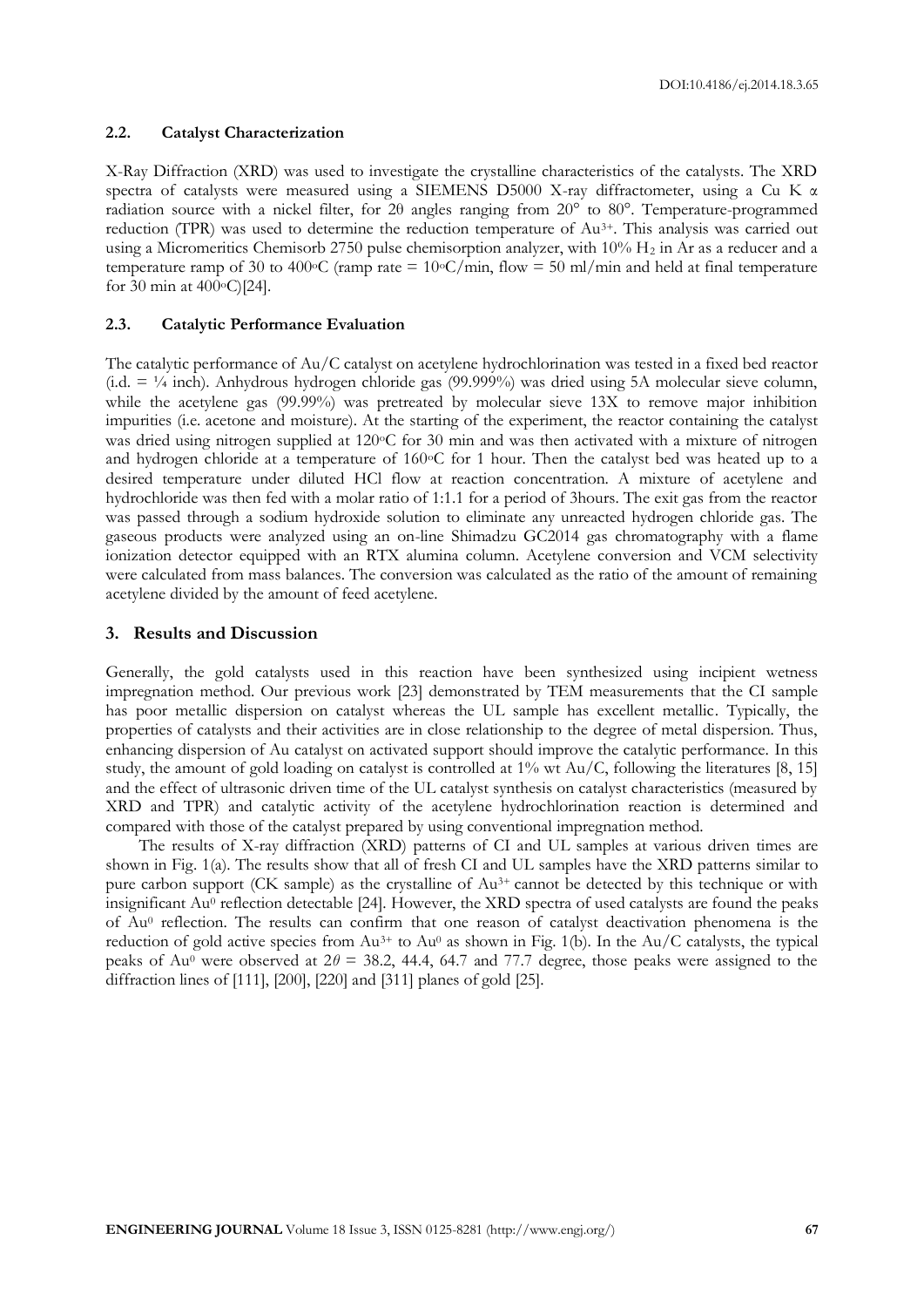

Fig. 1. X-Ray Diffraction (XRD) spectra of different driven time ultrasonic-assisted samples compared with pure carbon support (CK support) and conventional impregnation (CI). The fresh and used catalysts XRD spectra are shown in figure (a) and (b), respectively. (The triangle represents the  $Au^0$  XRD peak position) [25]

Figure 2 shows the temperature programmed reduction (TPR) results of CI sample and UL samples with various driven times. The reduction temperature peaks of Au/C of the UL samples are lower than the CI sample (280°C). Among the UL samples, the catalyst with 6 hours driven time shows the lowest temperature reduction (around 230oC). Generally, the temperature reduction peak is represented the reduction ability of solid catalyst. This should indicate that the opportunities of Cl- supply of the UL samples are better than the CI sample [25]. This hypothesis will be confirmed by catalytic performance results.



Fig. 2. H<sub>2</sub>-TPR profiles of gold catalysts synthesized by ultrasonic-assisted technique.

The catalytic performance results of UL samples with different ultrasonic driven times and comparing with CI sample are shown in Fig. 3. The bars represent the differential percentage of acetylene conversion between the first and the third hour operation when the dashed-line bar is the first hour acetylene conversion and the solid-line bar is the third hour data. Moreover, the line shows the average deactivation rate for the reaction period of 3 hours. The results show that the initial acetylene conversion (first hour) of the sample of three hours driven time is highest while the sample of six hours driven time shows the lowest deactivation rate. However, the values are still better than that of the CI sample. These results are related with the reduction temperature results shown in Fig. 2. This relationship can be confirmed by the proposed mechanism from Wang et al.; 2010 [26], who revealed that C2H<sup>2</sup> complex adsorbed on gold active species via Eley-Rideal mechanism reacts with hydrogen chloride in gas phase to produce vinyl chloride monomer. Thus, the catalyst performance is related with abilities of supplying Cl- from catalyst or reduction ability as related with TPR results in Fig. 2. From the point of view of commercial operation, the catalyst stability is the most important parameter. Thus, the six hours driven time is the suitable time for catalyst preparation by ultrasonic-assisted technique. Again, the stability of the UL samples is better than that of the CI sample. The ultrasonic wave was reported to help homogeneously distribute metal inside the porous material with narrow size distribution [27]. This can be confirms the superior catalytic performance of Au/C achieved by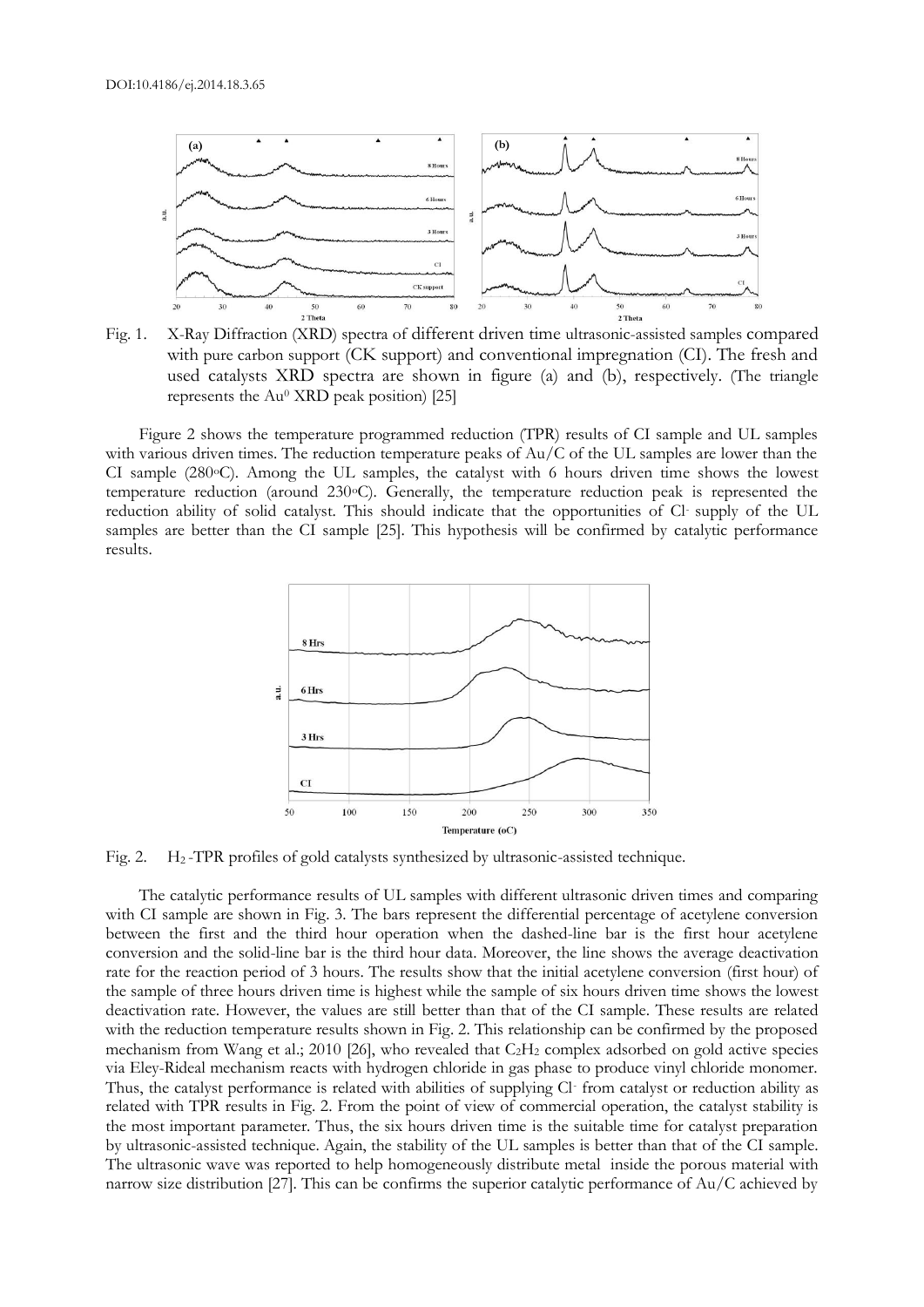the use of the ultrasonic-assisted technique for catalyst preparation. However, the acoustic cavitaion phenomena cause higher surface area but it can accelerate free radicals to oxidize the metal surface by formation of a thin oxide layer [28]. Hence, the catalysts can lose the Cl- radicals during cavitation.



Fig. 3. %Acetylene conversion of samples prepared by using various ultrasonic driven times and comparing with CI sample ( $T = 180$ °C, ambient pressure and HCl/C<sub>2</sub>H<sub>2</sub> ratio = 1.1).

Figure 4 shows the effect of operating temperature on the acetylene conversion. Commercially, the reactors packed with mercury-based catalyst are operated at a milder condition of 130-180oC because the sublimation of mercuric active species becomes significant at temperature above 180 °C [29]. In this study, three temperature levels of 160, 170 and 180°C are considered. The results indicate that the operation at *T*=180 $\degree$ C shows the best catalytic activity. For operation at *T* = 160 and 170 $\degree$ C, very low initial activities are observed; however, they progressively increase with reaction time. The change in catalytic activity with time is likely to be due to the change in size of gold catalyst by sintering. It was reported earlier that there is an optimum size of gold to catalyze the reaction [23, 30].



Fig. 4. Effect of reaction temperature on % acetylene conversion for catalyst prepared with 6 hours driven time (ambient pressure).

Figure 5 shows the catalytic performance for various  $HCl/C<sub>2</sub>H<sub>2</sub>$  feed ratios. The results indicate that increasing HCl/C2H<sup>2</sup> could increase conversion and decrease deactivation rate. The order of catalyst deactivation rate is  $0.4 > 0.7 > 1.1$  HCl/C<sub>2</sub>H<sub>2</sub> feed ratio while the initial activity of all catalysts are almost similar. Initially, the Au/C catalyst is fulfilled chloride ion then it will be lost chloride ion from active species during reaction and regenerated by HCl in feed stream. This is because  $C_2H_2$  acts as the reductive or deactivated substance whereas HCl plays an oxidative or regenerating role [17]. However, the excessive HCl in feed is undesirable as it would demand significant effort to remove the unreacted HCl in the downstream process. It was recommended to operate the reaction at a ratio less than 1.5 [15, 25]. In addition, further works to study catalyst regeneration by using aqua regia solution or  $HC1/C1$ , on-line gas would help explore the reusability of the Au/C catalyst.

**ENGINEERING JOURNAL** Volume 18 Issue 3, ISSN 0125-8281 (http://www.engj.org/) **69**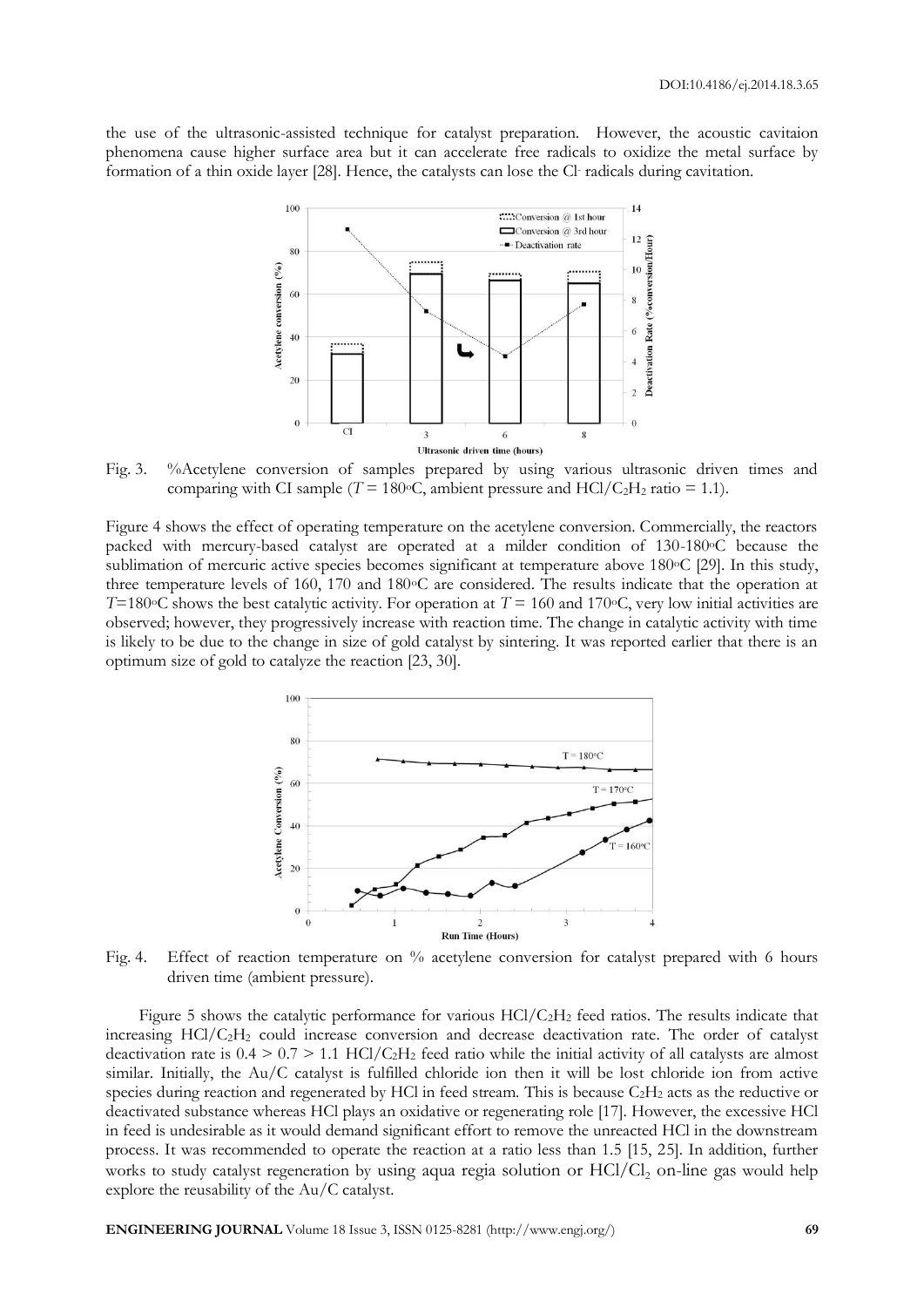

Fig. 5. Effect of HCl/C<sub>2</sub>H<sub>2</sub> feed ratio on % acetylene conversion and % VCM selectivity at steady state  $(T = 180$ <sup>o</sup>C and ambient pressure).

# **4. Conclusion**

The performance of gold catalyst supported on activated carbon for acetylene hydrochlorination could be improved by changing the catalyst synthesis technique. It was demonstrated that the use of ultrasonicassisted technique could alter the reduction ability of the catalyst. The higher catalytic activity and stability can be enhanced. The suitable condition of this reaction is at reaction temperature of 180 $\degree$ C and HCl/C<sub>2</sub>H<sub>2</sub> feed ratio of 1.1.

## **Acknowledgement**

The financial support from Thai Plastic and Chemicals Public Company Limited is gratefully acknowledged.

# **References**

- [1] E. Martin, (2008). *Ceresana research releases new comprehensive PVC market study*. [Online]. Available: http://www.newswiretoday.com/news/42864/
- [2] J. Zhang, N. Liu, W. Li, and B. Dai, "Progress on cleaner production of vinyl chloride monomers over non-mercury catalysts," *Front. Chem. Sci. Eng.*, vol. 5, pp. 514-520, 2011.
- [3] S. A. Mitchenko and E. V. Khomutov, A. A. Shubin, and Y. M. Shul'ga, "Catalytic hydrochlorination of acetylene by gaseous HCl on the surface of mechanically pre-activated K<sub>2</sub>PtCl<sub>6</sub> salt," *J. Mol. Catal. A: Chem.*, vol. 212, pp. 345-352, 2004.
- [4] G. J. Hutchings and D. T. Grady, "Hydrochlorination of acetylene: The effect of mercuric chloride concentration on catalyst life," *Appl. Catal.*, vol. 17, pp. 155-160, 1985.
- [5] G. J. Hutchings, "Gold catalysis in chemical processing," *Catal. Today*, vol. 72, pp. 11-17, 2002.
- [6] G. Hutchings, "Reactions of alkynes using heterogeneous and homogeneous cationic gold catalysts," *Top. Catal.*, vol. 48, pp. 55-59, 2008.
- [7] S. A. Mitchenko, T. V. Krasnyakova, and I. V. Zhikharev, "Catalytic hydrochlorination of acetylene on mechanochemically-activated K<sub>2</sub>PdCl<sub>4</sub>," *Theor. Exp. Chem.*, vol. 44, pp. 316-319, 2008.
- [8] B. Nkosi, M. D. Adams, N. J. Coville, and G. J. Hutchings, "Hydrochlorination of acetylene using carbon-supported gold catalysts: A study of catalyst reactivation," *J. Catal.*, vol. 128, pp. 378-386, 1991.
- [9] G. J. Hutchings, "Catalysis by gold," *Catal. Today*, vol. 100, pp. 55-61, 2005.
- [10] J. Ma, S. Wang, and B. Shen, "Study on the effects of acetylene on an Au–Cu/C catalyst for acetylene hydrochlorination using Monte Carlo and DFT methods," *Reac. Kinet. Mech. Cat*., vol. 110, no. 1, pp. 177-186, 2013. doi: 10.1007/s11144-013-0583-0